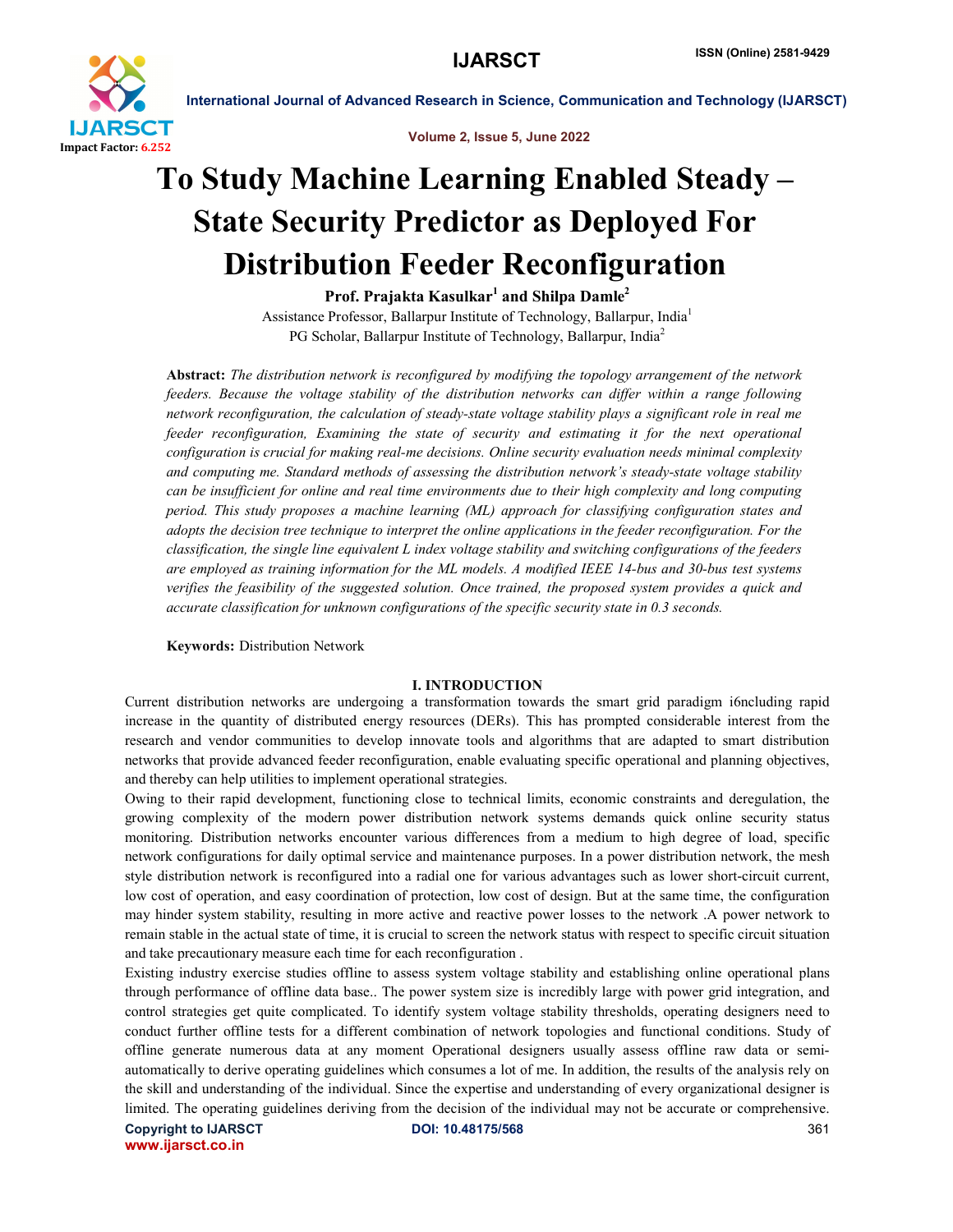

# Volume 2, Issue 5, June 2022

Fast online voltage stability analysis also involves huge data which makes difficult for system operators.

# II. LITERATURE REVIEW

Distribution is the process flow from one process to the next. Supply Chain Management includes management information systems, purchasing, customer service, resources, transportation, production schedules, demand fulfillment processes, inventory management, warehousing and marketing marketing (Nabhani, et all, 2009). Logistics Logistics service activities are divided into three parts namely: management of raw materials (material management),exchange/conversion management (convertion management), and physical distribution (Iriani, et all, 2010). Furthermore, physical distribution service includes several activities such as transportation, facility structure management inventory management, and handling of raw materials for packaging or loading (material packaging and handling) (Iriani,et all,2010)

Debbie et al " proposed a novel online monitoring method using ANN to quickly find the long term stability margin. The PMUs over the network were used as sources to obtain voltage magnitudes and phase angles. "

In this paper , an artificial neutral network (ANN) based method is developed for quickly estimating the long term voltage stability margin. The investigation presented in the paper showed that node voltage magnitudes and the phase angles are the best predictors of voltage stability margin.

Devaraj et al. "suggested an ANN approach for online stability measurement by using Radial Basis Function(RBF) systems to approximate the stability under contingency state."

In recent years, voltage instability has become a major threat for the operation of many power systems. This paper presents an arficial neutral network (ANN) – based approach for online voltage security assessment. The proposed approach uses radial basis function (RBF) networks to estimate the voltage stability level of the system under contingency state. a novel wavelet transform has been used authors to extract features of voltage analysis along with RBF. On the other hand, in the present paper,the features was derived directly from the switching status of the feeder line and used for ML training purposes. Thus, the proposed study was claimed to be less computational and timeconsuming.

Chakraborty et. al. implemented a self-organizing characteristic map with a radial basis function to identify and distinguish the voltage instability of power systems.

ANN s are typically seen as a more robust and efficient method common for nonlinear regression. However, it has limitations such as longer training time and needs several training parameters.

This paper proposed a sensitivity - based methodology for voltage stability enhancement of a power output of a participating generators. An enhanced radial basis function network(RBFN) is used to confused the sensitivities of the voltage stability margin with respect to the generators outputs. The sensitivities are used in formulating the linearized voltage stability constraints in the optimization procedure.

Amroune M et al. suggested method in which the voltage magnitudes of the phasor measuring unit (PMU) buses was used as input data for Support Vector Regression (SVR) and the Dragon fly optimization methodology used in determining parameters for SVR.

Eventually, the lowest voltage stability index (VSI) values is taken as the output vector. Amroune M et al. show the application of SVR and adaptive neuro-fuzzy Interface system(AN FIS) models that are amalgamated with synchronized phasor measurements for on line voltage stability assessment. The name black-box is mainly used to identify all those ML models that are very difficult to understand and to be interpreted by practical experts. A neural network is a black box in the way that even if it can approximate any function. Learning its structure would not provide any information about the structure function. Neural networks create their questions and rules. The lack of transparency with how the rules are enforced is a matter of concern. Moreover, the internal data extraction mechanism cannot be disclosed so that it is problematic for the operators to get useful information about voltage stability

### III. PROPOSED WORK

Apply Machine learning for network reconfiguration.

In the purposed work,the 'Decision-Tree-Classifier' was used to identify the voltage stability status of the unidentified network structure. However,the voltage stability index and the losses of the particular structure could not be the

Copyright to IJARSCT DOI: 10.48175/568 **362** www.ijarsct.co.in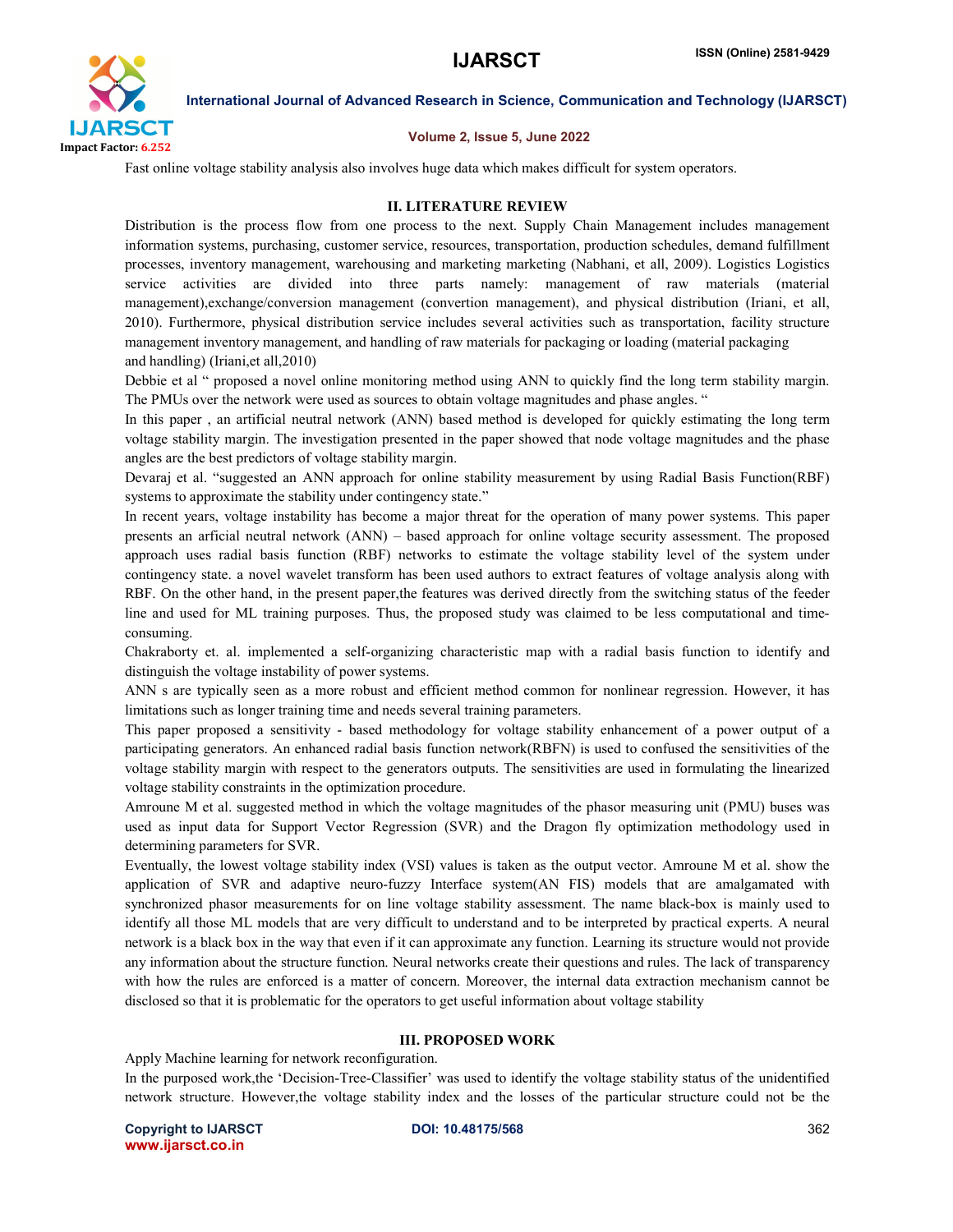

# Volume 2, Issue 5, June 2022

predicted. We, therefore, used 'Decision-Tree-Regressor' to find the values of the voltage stability Index,Active and Reactive Losses.

Decision Tree: Classification and Regression Trees(CART) is classically referred to as Decision Trees.The DT. Algorithm represents a binary tree in which each node resembles an attribute,and a leaf node resembles a class label. DT begins with the root node. Interior nodes link the root node with the leaf nodes. There is a class label in each node. Classification rules are indicated from the root to leaf nodes. The binary tree is created by splitting the input space. We test the different split points using the cost function. Finally, the lowest cost function is chosen as the best split.

# Distribution Feeder

# Radial Feeder

Many distribution systems operate using a radial feeder system. A typical radial feeder system is shown schematically in figure 1. Radial feeders are the simplest and least expensive, both to construct and for their protection system. "A fault would result in the loss of supply to a number of customers until the fault is located and cleared. The next level of reliability is given by a' parallel feeder' system.



# Parallel Feeder

A Greater level of reliability at A higher cost is achieved with a parallel feeder. A typical parallel feeder system is shown schematically schematically in Figure 2



### Ring Main

A similar level of system reliability to that of the parallel arrangement can be achieved by using ring main feeders. This usually results from the growth of load supplied by a parallel feeder where the cabling has been installed along different routes. These are most common in urban and industrial industrial environments.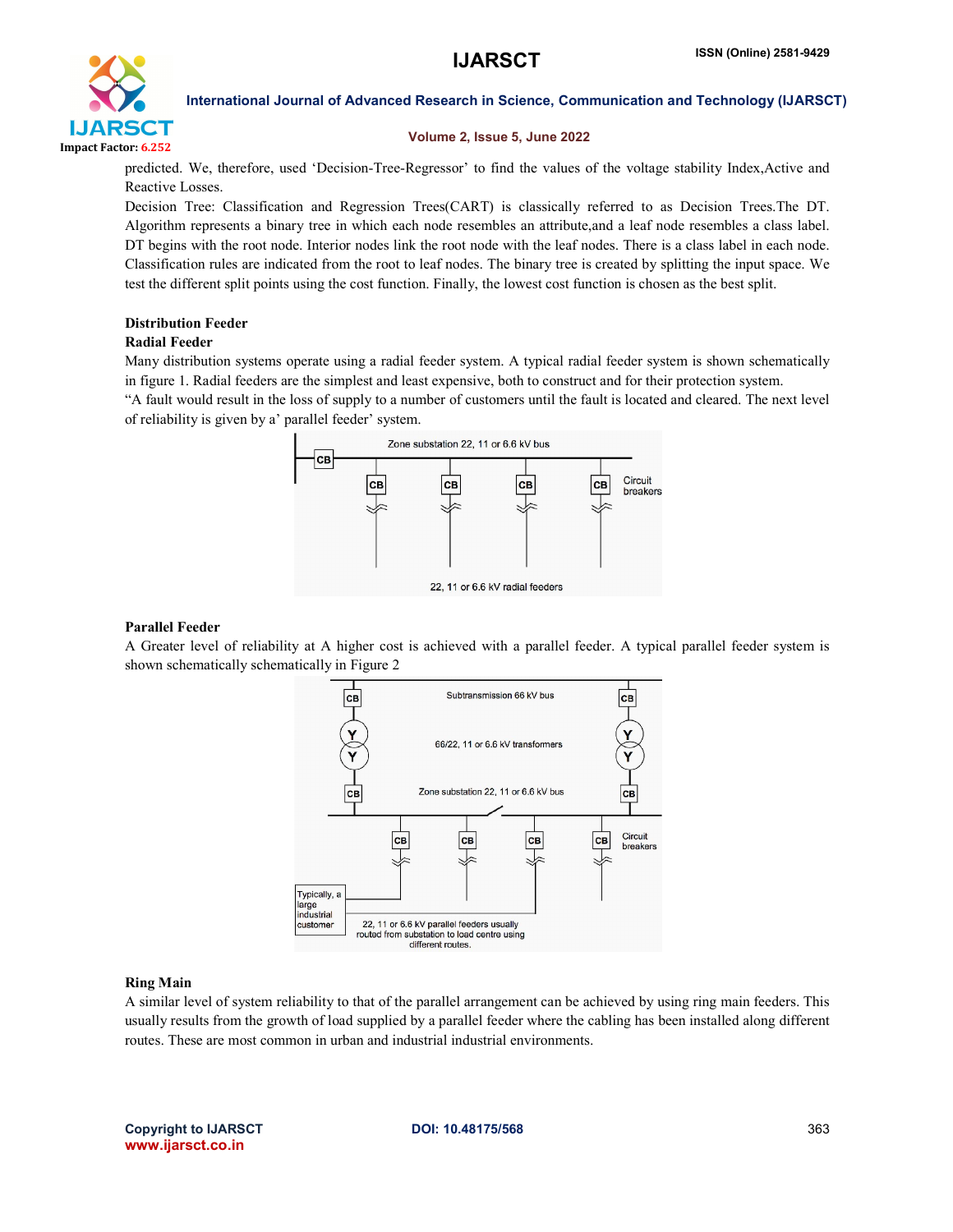

### Volume 2, Issue 5, June 2022



### Meshed System

In transmission and sub-transmission systems, usually parallel, ring or interconnected (mesh) systems systems are used. This ensures ensures that alternative alternative supply can be made to customers in the event of failure of a transmission line or element.



### Distribution Test Feeder

A distribution network consists of power infrastructures that deliver electricity from the transmission/sub circuits to the final customers as shown in Figure 1. A wide variety of metrics metrics could be defined to exhaustively exhaustively characterize characterize a distribution distribution network network. Nevertheless, Nevertheless, there are Nevertheless, there are some key descriptive components that can provide a simplified overview of it. In this review, we have described existing distribution test feeders using the metrics presented by respective authors or modelcreators in their publications, in order to be consistent with the original purposes for which these test feeders were created.



Fig.2 Test Feeder Building Procedure

# IEEE Feeder

In 1991, the first set of four small test feeder was published [6] by the IEEE PES. Ten years later, a new test feeder was published [7] and was added to the previous set in order to provide a model of a three-phase transformer connection. In 2009, the roadmap for the IEEE PES Test feeder was published by the IEEE team[8]. In this paper, the direction and the requirements of the upcoming test feeders were presented, highlighting seven topics to take into account. Neutral-to-

Copyright to IJARSCT www.ijarsct.co.in